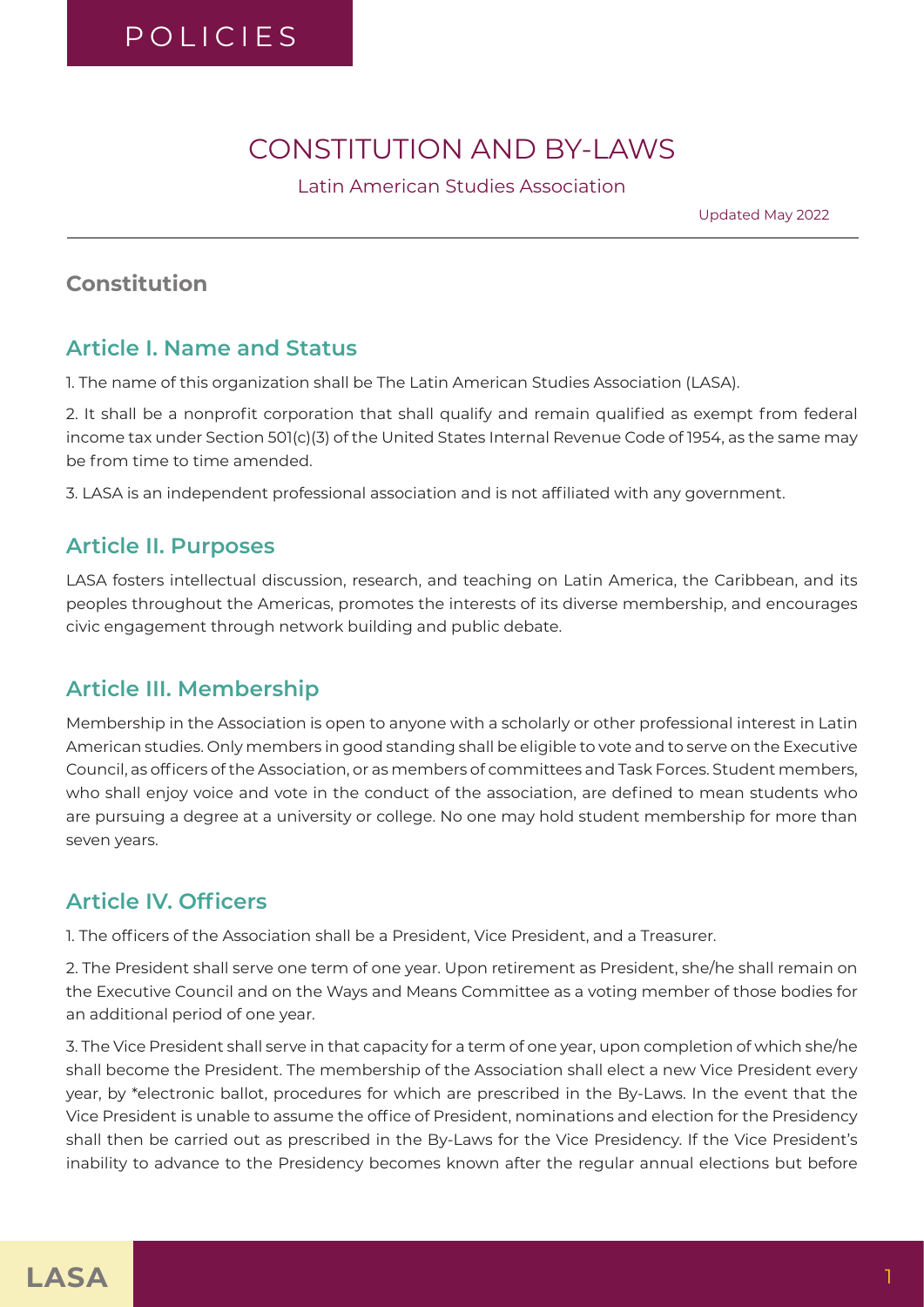the time when the new President is to take office, the Executive Council shall call a special election for the Presidency, to be carried out as prescribed in the By-Laws for the Vice Presidency. In the event of absence, death, resignation, or incapacity of the President, her/his duties shall fall upon the Vice President, who shall serve as President through the current and succeeding one year terms.

If neither the President nor the Vice President is able to serve, the Executive Council shall elect one of its own members to serve as Acting President through the current one year term; nominations and elections for the Presidency for the succeeding one year term shall be carried out as prescribed by the By-Laws for the Vice Presidency.

4. The President shall serve as chairperson of the Executive Council. The President, with the advice and consent of the majority of the Council members, shall appoint such committees as are specified in the By-Laws as well as any Task Forces deemed useful in pursuing the general objectives of the organization. The current President assumes the role of Editor-in-Chief of the LASA Forum.

5. The Treasurer shall serve in that capacity for a term of three years. Upon retirement as Treasurer, he/ she shall remain on the Investment Advisory Committee as an ex officio member for an additional period of one year. The membership of the Association shall elect a new Treasurer every two years, by electronic ballot, procedures for which are prescribed in the By-Laws.

6. The Executive Council shall appoint an Executive Director who shall serve at the pleasure of the Council, under the terms and conditions specified in writing by the Council and accepted in writing by the Executive Director. She/he shall carry out the instructions and policies prescribed by the membership and/or the Executive Council, and shall supervise the work of the Secretariat. Once each year the Executive Director shall prepare the budget and annual financial report of the Association for review by the Executive Council. The Executive Director will be responsible for the publication of the LASA Forum, on a quarterly basis, or as determined by the Executive Council.

7. The Ways and Means Committee assists and provides guidance to the President and Executive Director between meetings of the Executive Council. It is composed of the President, Vice President, Past President, Treasurer, and Executive Director, the latter to have voice but no vote.

8. Any person made party to any action, suit, or proceeding by reason of the fact that she/he is or was an officer of the Association or of any corporation in which she/he served as such at the request of the Association, shall be indemnified by the Association against the reasonable expenses incurred by her/him in connection with the defense of such action, suit, or proceeding, except in relation to matters as to which it shall be adjudged that such an officer is liable for negligence or misconduct in the performance of her/his duties.

## **Article V. Executive Council**

1. The Executive Council shall administer the affairs of the Association, and for corporate purposes be considered as its Board of Directors.

a. The Executive Council shall consist of: eleven voting members (the Immediate Past President, President, Vice President, Treasurer, a Graduate Student, and six elected members), and the following ex officio members with voice but no vote: the LASA Executive Director, the Editor of the Latin American Research Review, the current Congress Program Chair(s), the Editor(s) of the Latin America Research Commons (LARC), and the Strategic Plan Oversight Committee, and two section advisory representatives.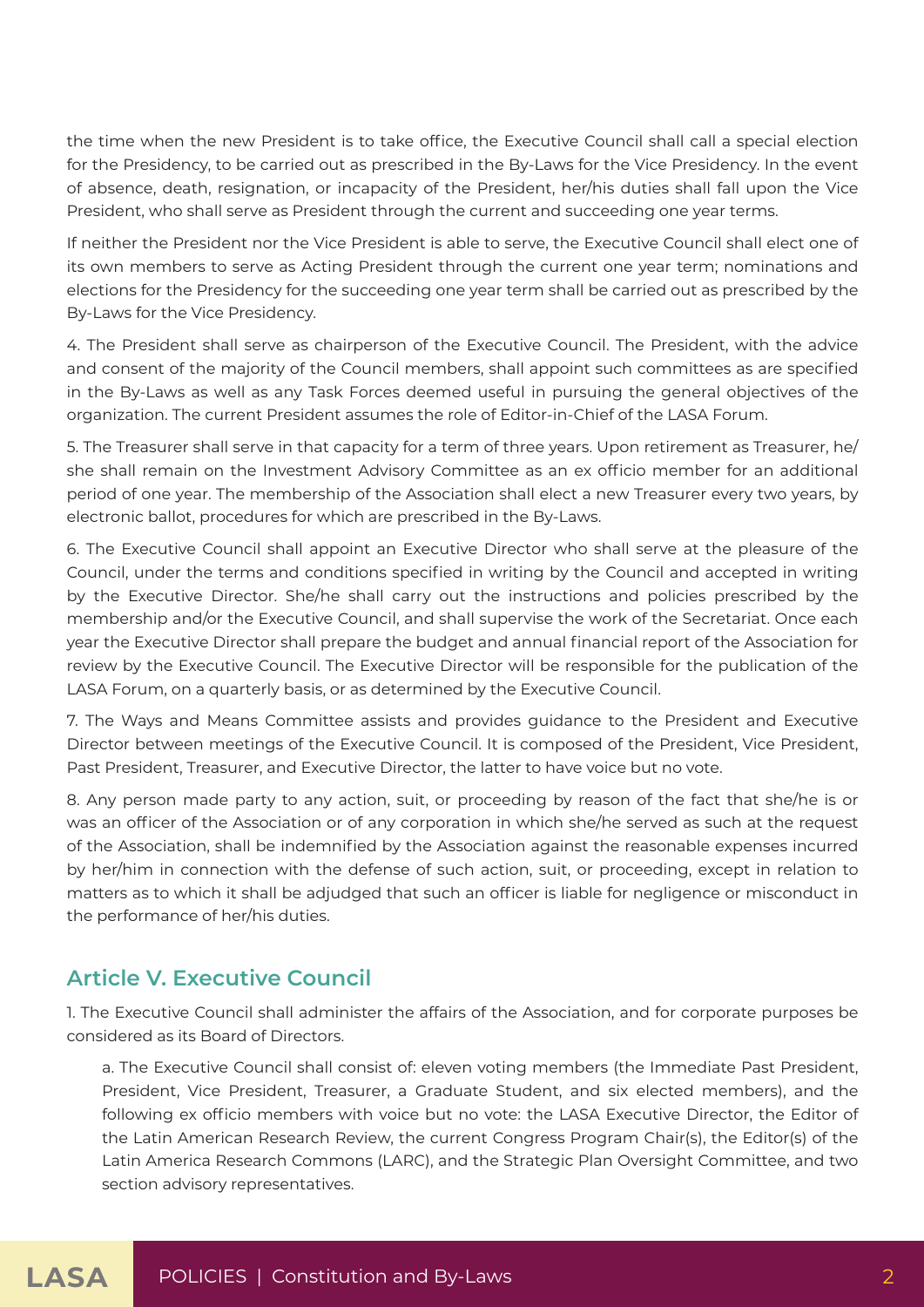b. The terms of the six elected members shall be for three years. Two shall be elected every year by electronic ballot as prescribed in the By-Laws.

c. The terms of the Graduate Student shall be for two years. One shall be elected every two years by electronic ballot as prescribed in the By-Laws.

2. The Executive Council shall carry out the Association's purposes and promote its professional interests.

3. The Executive Council shall conduct and supervise the business of the Association, manage its properties, receive gifts, grants, donations, approve and implement annual budgets, and take all the necessary actions in the interest of the Association.

4. The Executive Council shall meet as frequently as the interests of the Association dictate, and at least once a year. The President is empowered to call meetings of the Executive Council, and is required to do so on the petition of four council members.

5. The Executive Council is authorized to call meetings of the membership.

## **Article VI. Annual Audit**

There shall be an annual audit or financial review of the accounts of the Association, the results of which shall be reported to the membership.

## **Article VII. Amendments**

Amendments to this Constitution may be proposed by two-thirds of the membership of the Executive Council, or by a petition of one hundred members in good standing. Ratification of such amendments shall require approval of a majority of those members who vote within ninety days following the email request to all members, who shall vote online at the indicated website. The date by which ballots must be received will be included in the email request for an amendment ballot. The Executive Director is responsible for the distribution, counting, and reporting of results to the Executive Council and to the membership.

## **Article VIII. Latin American Research Review**

The official journal of LASA is the Latin American Research Review (LARR). The appointment of the Editor shall be made by the Executive Council. This appointment and that of Associate and/or Assistant Editors and Editorial Board, and the relations between the journal and LASA shall be governed by the Agreement Relating to the Editorship of the Latin American Research Review.

## **Article IX. Latin America Research Commons**

LASA's online publication platform is the Latin America Research Commons (LARC). Editor(s) of LARC shall be appointed by the Ways and Means Committee and their appointments ratified by the Executive Council.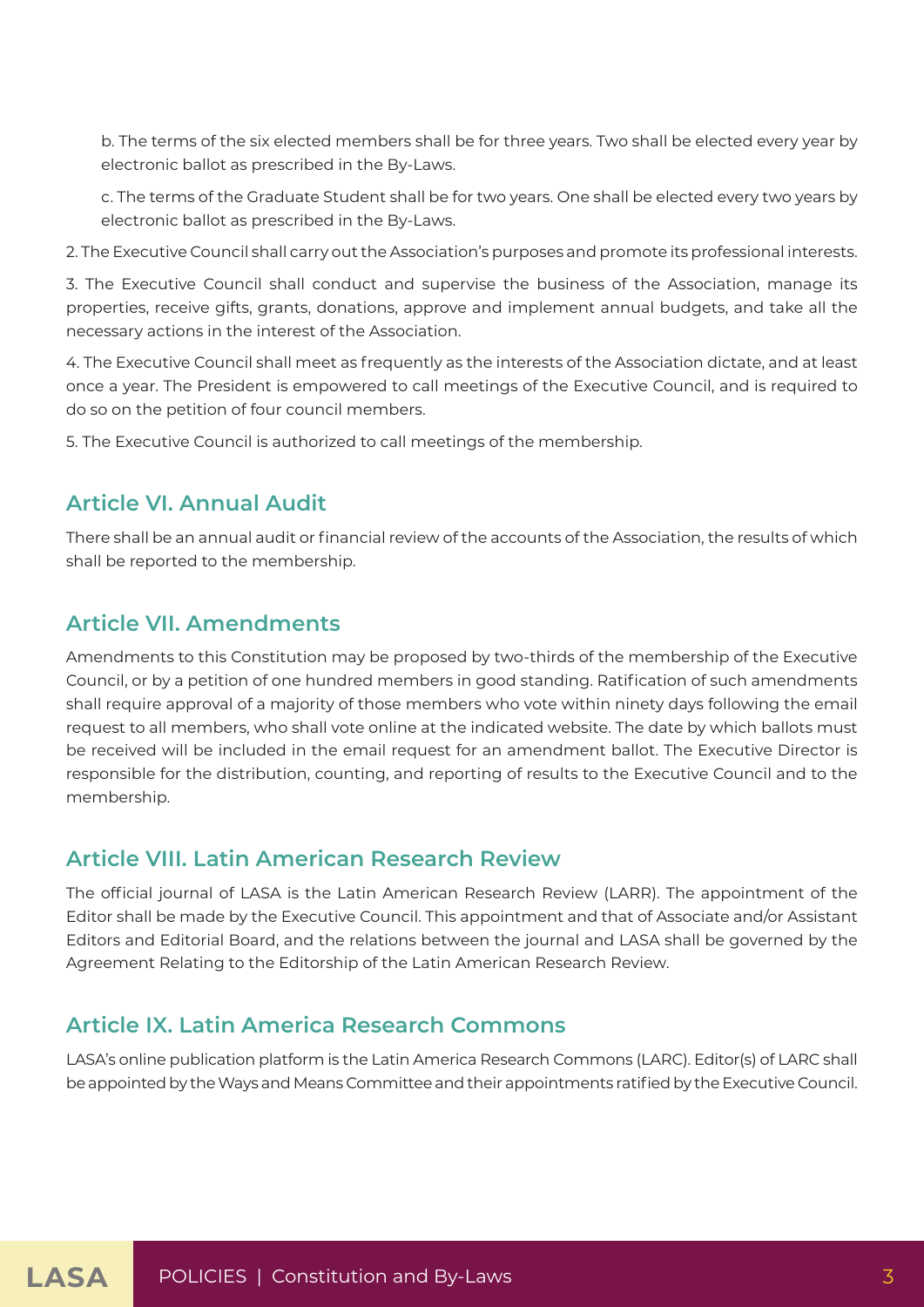## **Article X. Strategic Plan Oversight Committee**

The Strategic Plan Oversight Committee is appointed by the Ways and Means Committee. It consists of a maximum of three members who are involved in the development and implementation of the strategic plan and who serve for the duration of the current strategic plan (5 years).

#### **Article XI. Ethics and Professional Conduct**

It is incumbent upon all members to carry out their professional actions in ways that convey respect for the integrity of LASA as an organization, and the status and rights of all members as professional persons regardless of gender, age, sexual preference, nationality, ethnicity, race, or belief.

**By-Laws**

#### **Article I. Nominations**

1. A Nominations Committee of no fewer than five persons nor more than seven, including a chairperson, shall be appointed by the Executive Council every year to select candidates for Vice President and Executive Council. One member of the current Executive Council shall be designated by the EC to serve on the Nominations Committee, but never as chair. The chair of the previous Nominations Committee may be a member, but not chair, of the new committee. The Committee will be selected at least six weeks prior to the formulation deadline for the ballot.

a. In constituting the Nominations Committee, the Executive Council shall endeavor to achieve diversity of region, discipline, gender, and by such other criteria as may be judged appropriate.

b. In considering candidates for membership on the Nominations Committee, the Executive Council should select persons with ample experience in their respective fields and who have broad knowledge of the personnel in their disciplines.

c. The Nominations Committee must put forth at least two candidates for each position opening to be elected.

d. The Nominations Committee will submit its choices of candidates to the Executive Council, accompanied by a brief report which summarizes the Committee's deliberations, including the names and numbers of candidates for each position, pertinent comments describing the reasons for these elections, and recommendations to the Executive Council. The Executive Director shall review the ballot of candidates suggested by the Nominations Committee prior to its submission to the electoral process to verify that candidate qualifications are in order and the By-Laws followed. The Executive Council may alter this ballot only by a two-thirds vote of all members of the Council with a right to vote.

e. The Executive Director will assist the Nominations Committee as needed in the provision of information, and the placing of any announcements in the LASA website and by email notification to the membership, pertinent to the selection process.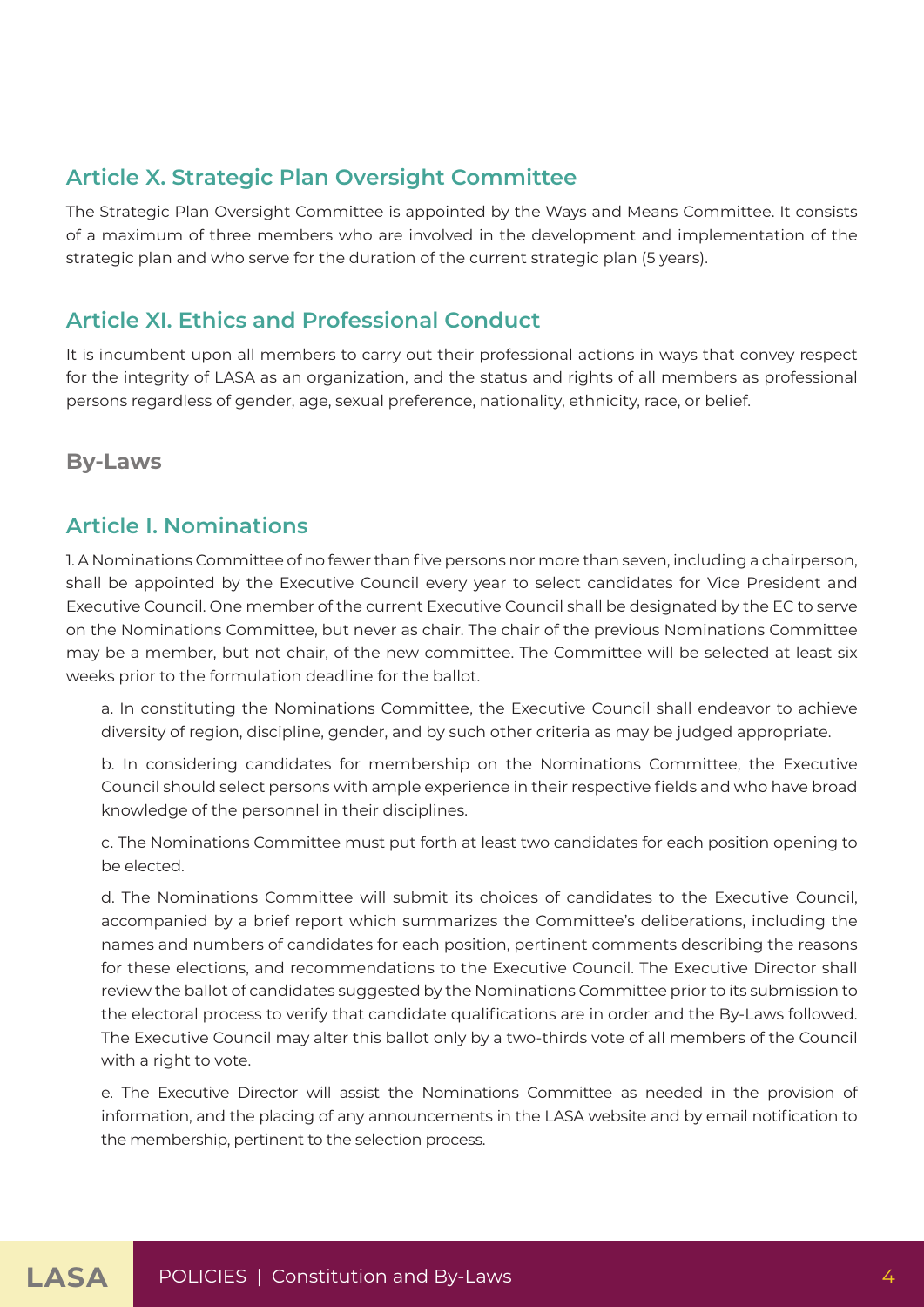2. The Nominations Committee in making its selections, and the Executive Council in reviewing them, shall take into account the following attributes for candidates, adhering to these guidelines:

a. Each nominee for office on the official ballot must have been a member of the Association in good standing for at least one year prior to her/his nomination;

b. Disciplines: The Committee shall seek to assure that at least four different disciplines are represented on the Executive Council at all times;

c. Geography: The Committee shall seek to assure representation on the Executive Council from the various regions in which members reside;

d. Age and academic rank or its equivalent: The Committee shall seek to assure that younger members are represented on the Executive Council at all times;

e. Gender: The Committee shall seek to assure that all genders should be represented among the nominees for the Executive Council at all times.

3. Candidates for the Vice Presidency shall be nominated according to the following procedures:

a. The Nominations committee shall nominate at least two candidates each election;

b. The Executive Director shall enter on an official ballot the names of the candidates proposed by the Nominations Committee and the names of all candidates proposed by petition.

4. Candidates for the Treasurer shall be nominated according to the following procedures:

a. The Nominations committee shall nominate at least two candidates each election. Candidates must possess accounting and/or financial knowledge or expertise;

b. The Executive Director shall enter on an official ballot the names of the candidates proposed by the Nominations Committee and the names of all candidates proposed by petition.

5. Candidates for the Graduate Student position shall be nominated according to the following procedures:

a. The Nominations committee shall nominate at least two candidates each election (to take place every two years);

b. The Executive Director shall enter on an official ballot the names of the two candidates proposed by the Nominations Committee and the names of all candidates proposed by petition.

6. The LASA By-Laws are amended to permit the write-in of candidates for both the Executive Council (EC) and the vice presidency. LASA members will receive two communications. The first will inform members of the change in the nominations procedure and indicate that the nominations process is open. Members will have six weeks in which to nominate candidates. A second communication will present the approved slate and encourage members to submit the names of write-in candidates. Signatures of a minimum of 4 percent of the membership in good standing will be required for each write-in. Members will then have six weeks to submit additional names of write-in candidates. To be included on the ballot, the candidate must be a member in good standing and must meet the conditions of the By-Laws. Members will have six weeks to respond to this second communication. The final ballot presented for vote will indicate which candidates are on the approved slate and which are write-ins.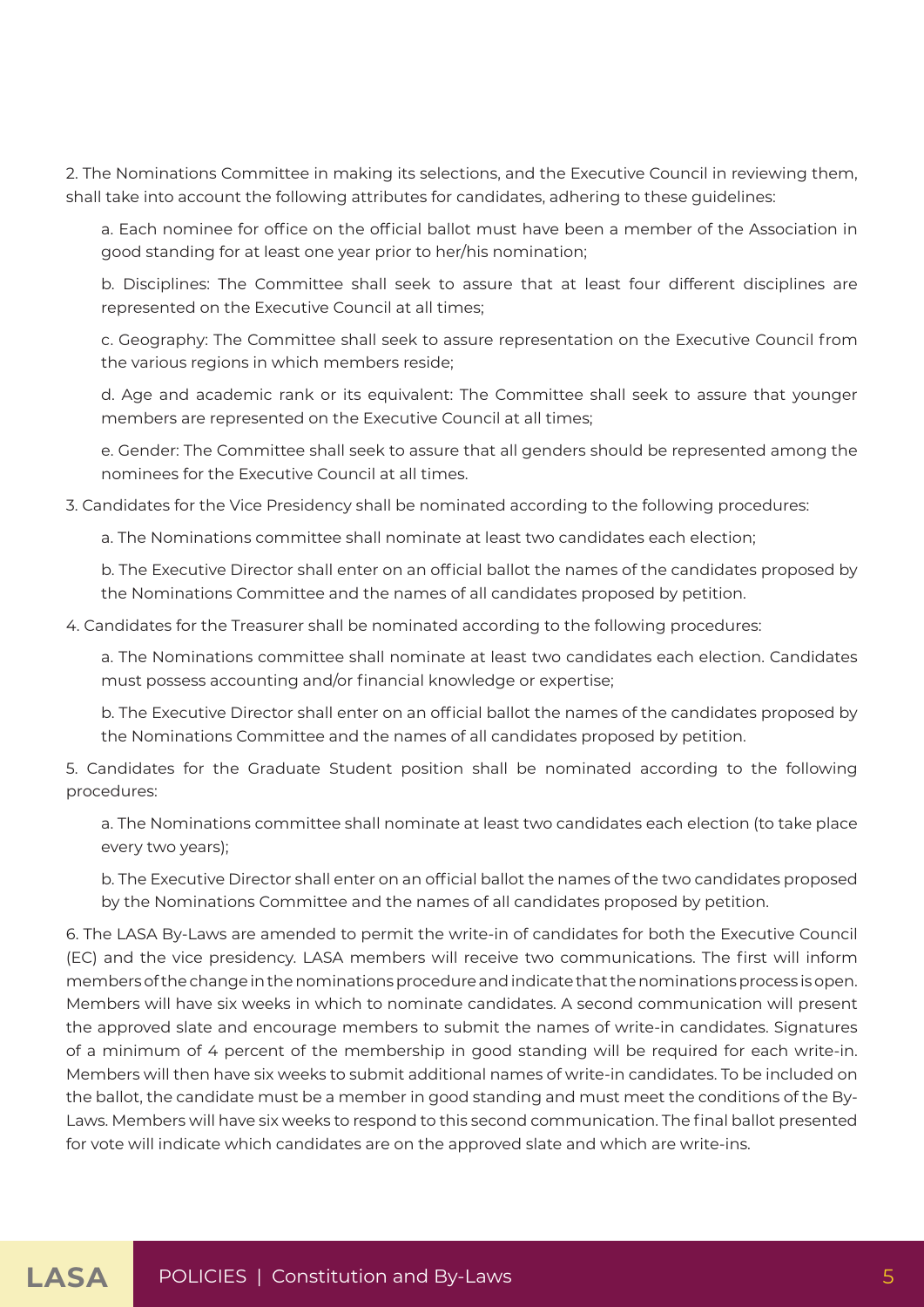7. In the event that an incumbent LASA Vice President assumes the office of LASA President, resigns, or is otherwise unable to continue as Vice President, the Vice Presidency thus vacated shall be filled in the following manner:

a. If a regular LASA election has already been held, the Vice President-elect shall immediately assume the office and duties of the Vice Presidency, OR

b. If the regular LASA election referred to above has not yet been held, the Executive Council shall name from among its number one member to serve as Vice President until such election is held.

8. Members of the Executive Council shall be nominated according to the following procedure:

a. The Nominating Committee shall nominate four candidates for each election for two vacancies on the Executive Council for three-year terms;

b. The Executive Director shall enter on an official ballot the names of the candidates proposed by the Nominations Committee together with the names of the candidates by petition.

9. In the event that a member of the Executive Council does not attend two consecutive Executive Council meetings, said member shall vacate the office and be replaced by an alternate. In the event of the death or resignation of a member of the Executive Council, two candidates will be nominated for each vacancy at the next regular election. Pending that election, however, the alternate member of the Executive Council who received the highest number of votes in the preceding election shall serve as a member of the Executive Council in place of the member who has died or resigned.

## **Article II. Elections**

1. The Vice President and the members of the Executive Council shall be elected by electronic ballot sent once a year by the Executive Director (and every two years for the Graduate Student position) to all members in good standing. The Executive Director shall be responsible for counting ballots and submitting a report to the Executive Council. Election results will be published online.

2. Of the candidates for the Executive Council on the ballot, the two receiving the highest number of votes shall be declared elected to the Council for the ensuing three years. The two receiving the next highest number of votes in that order shall be alternates for one year to serve in the event of temporary inability of a regular member of the Executive Council.

#### **Article III. Treasurer**

The Treasurer is the officer principally concerned with financial oversight of the Association's affairs. The Treasurer will review and report to the Executive Council on all annual and quarterly financial reports of the Association, making such recommendations as she/he sees fit. The Treasurer will cooperate with the President in proposing financial policies and plans.

# **Article IV. Removal of Officers and Council Members**

Any elected officer or member of the Executive Council may be removed from office by a petition bearing the signatures of two-thirds of the members. In such an event the Council shall call a special election to fill the vacated post.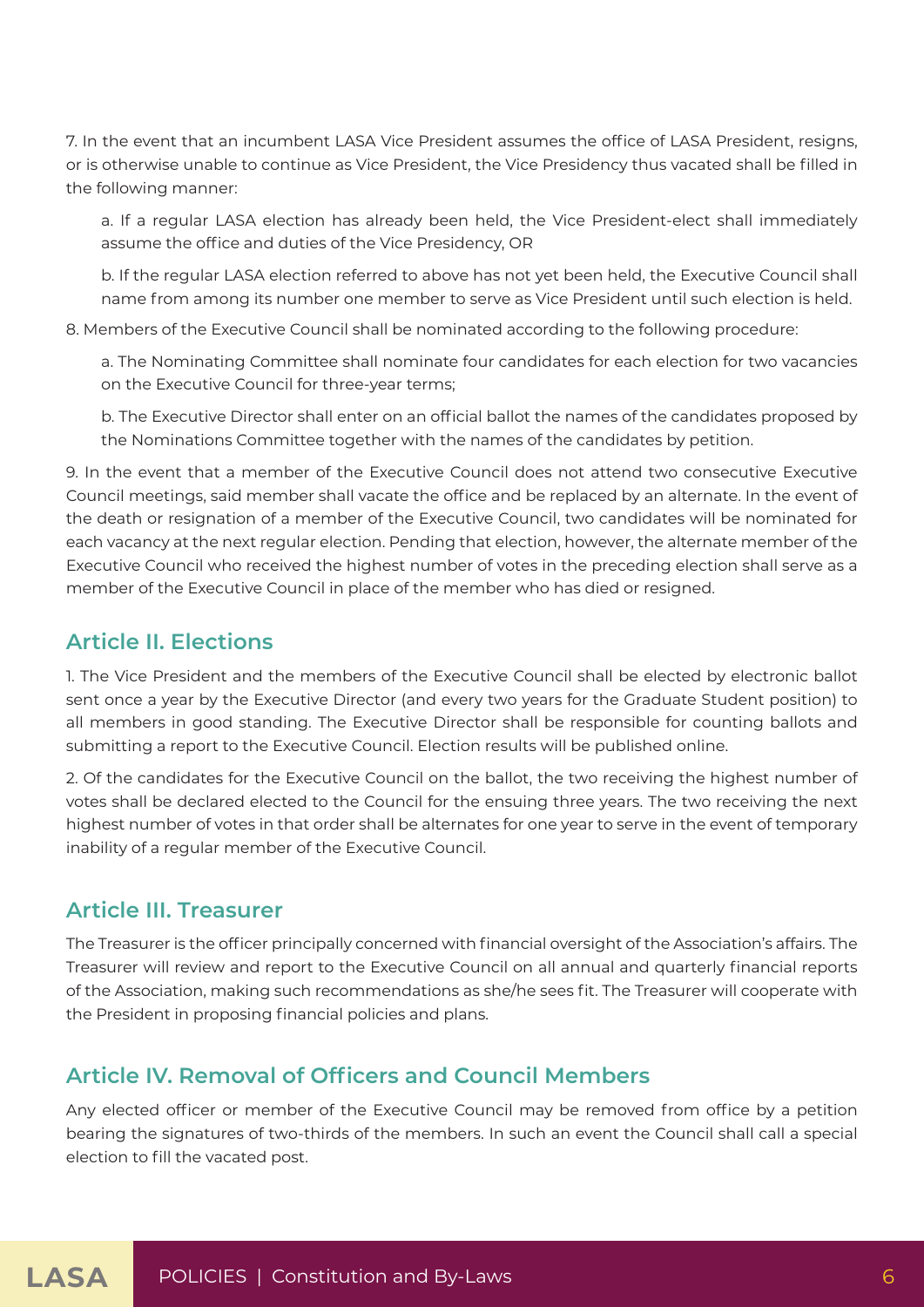# **Article V. Removal of LASA Members**

Any LASA member procedurally found in violation of the LASA official codes of conduct can be removed from LASA by a vote of two-thirds of the Executive Council and face any other penalties imposed by the codes of conduct by a vote of simple majority of the Executive Council.

# **Article VI. Commissions, Committees, Task Forces, and Sections**

1. There shall be three standing committees: the Ways and Means Committee, the Membership Recruitment Committee, and the Nominating Committee. The Executive Council may, if it so decides, assume the functions of the Membership Recruitment Committee. The Executive Council is empowered to create other committees to be governed by a Memorandum of Understanding approved by the Executive Council.

2. The Executive Council may, by majority vote, create Task Forces specifying in each case the duration of the existence of such groups if different from the normal term. The President of the Association shall appoint the chairperson and the members of Task Forces, with the advice and consent of the Council. The Council must approve the creation of LASA Sections, which shall operate in accordance with the provisions contained in the LASA Manual on Sections. To the maximum extent feasible, appointments to all bodies named herein shall be used to broaden membership participation in the Association.

3. The size and terms of office of all committees shall ordinarily include a member of the Executive Council. The chairperson of each committee shall make such report on the work of her/his committee as may be requested by the Executive Council. The names of the members of each committee and their terms of office shall be made known to the membership of the Association at least annually.

4. No funds shall be solicited or accepted by any commission, committee, Task Force, or Section, without the prior approval of the Executive Council.

5. Committees shall normally be appointed for the specific term of one year, to coincide with the cycle of International Congresses, and all Task Forces shall dissolve at the end of their term.

6. No commission, committee or Task Force shall be allowed, without explicit Executive Council authorization, to create or ask to have created any subordinate bodies such as subcommittees or working groups.

## **Article VII. International Congress**

1. At each International Congress there shall be a Business Meeting, during which only members in good standing may vote. Such a vote shall be effective for any legislative purpose consistent with the Constitution and By-Laws of the Association. Neither the Constitution nor the By-Laws can be amended at the meeting. Nonmembers may speak at the Business Meeting with the consent of a majority of members present, but may not make motions or vote.

2. The agenda for the Business Meeting at the International Congress will be arranged by the President in consultation with the Executive Council and the Executive Director, and normally will include: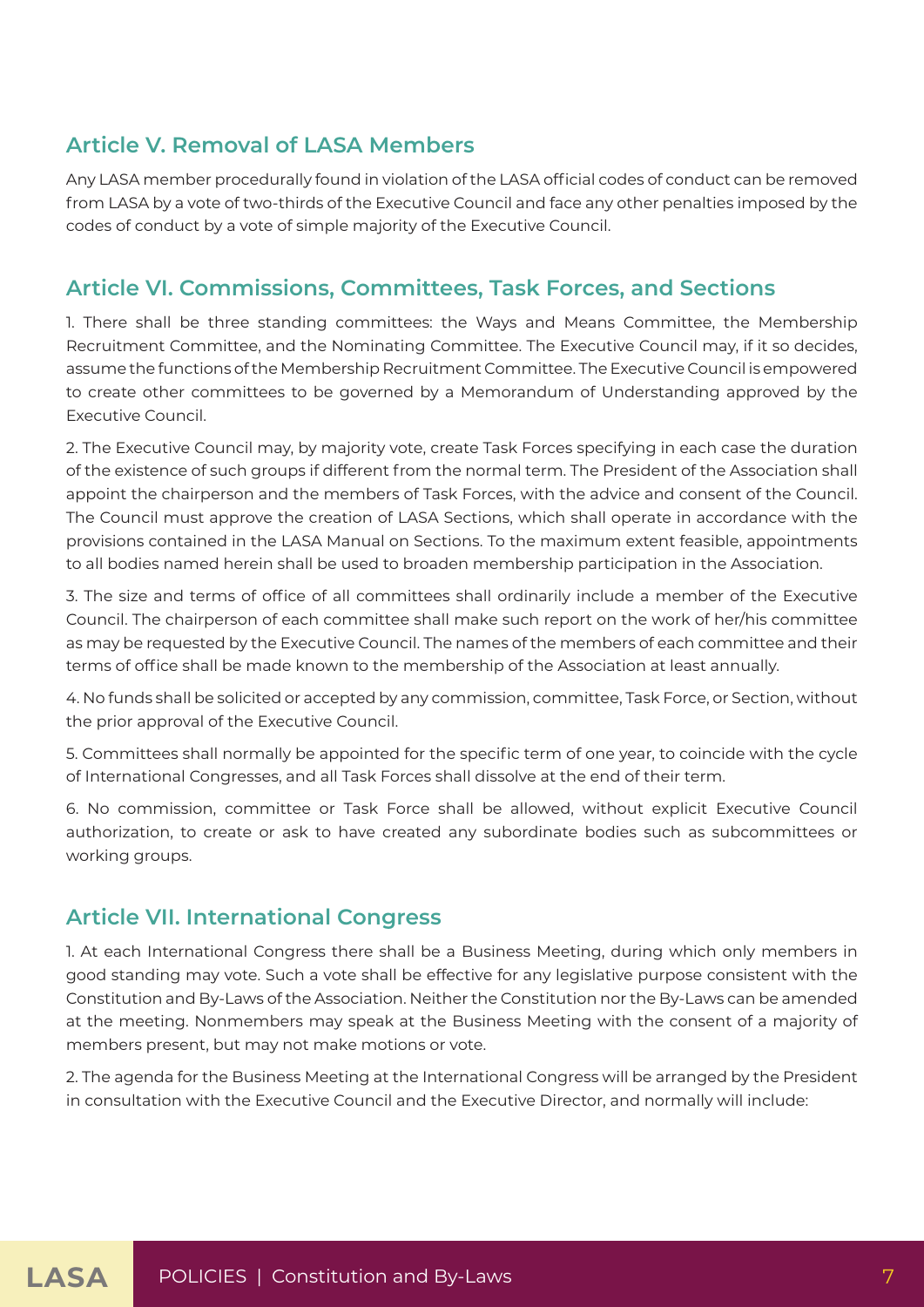(1) a summary of the current report of the Executive Director for the previous one year; (2) the Treasurer's report for the fiscal year; (3) a concise report by the current President for the previous one year; (4) a concise statement by the President-Elect outlining forthcoming plans and discussing issues of importance to members and any other business members may choose to present. A place will be reserved on the agenda for discussion of the items presented.

3. Any legislative action of the members taken at a Business Meeting shall be submitted to an electronic ballot of all members.

4. The proceedings of the Business Meeting shall be governed by Robert's Rules of Order, newly revised.

5. All votes in the Business Meeting shall require a quorum, which shall consist of 10 percent of those members registered for the Congress.

6. On each occasion for voting, the presiding officer shall determine if a quorum is present and shall call for three categories of preference: yeas, nays, and abstentions.

7. Proposals intended as official LASA resolutions must be sponsored by at least 2 percent of the membership in good standing and received by the LASA Secretariat thirty days prior to the beginning of each Congress. Proponents must (1) provide data to substantiate the "whereas" clause; (2) demonstrate that named parties were given an opportunity to respond; and (3) propose actions that are realistic. Sponsors may support a proposal by signed mail, or by electronic communication to the Secretariat which indicates the name and address of the sponsor.

All proposed resolutions shall be reviewed by a Subcommittee on Resolutions, consisting of the LASA Vice President and two other members of the Executive Council appointed by the LASA President. This Subcommittee may seek advisory opinions from all sources it deems appropriate, and may recommend revisions. The Subcommittee on Resolutions is required to inform the proponents of a resolution of any changes they have made as well as the rationale behind those changes. The Subcommittee shall report its finding to the full Executive Council and recommend action to be taken.

All proposed resolutions approved by a two-thirds majority vote of the Executive Council shall be read at the Business Meeting. Discussion of each proposed resolution may take place, but attendees at the Business meeting shall not vote on the proposed resolution. Amendments to resolutions may be presented at the LASA Business Meeting, and if accepted as a friendly amendment by a duly empowered person present at the meeting, the resolution as a mended will be sent out for a vote to the membership. If not accepted, the resolution will be sent out for vote in its original form.

All proposed resolutions shall be automatically emailed for electronic voting to each individual who is a member during the year in which the Congress is held, no later than fifteen days after the close of the Business Meeting. Votes must be received within sixty days of receipt of the email transmission. Twenty percent of the current LASA membership must vote regarding a proposed resolution and the majority must vote in favor of it for the resolution to pass. The results of the vote shall be posted on the LASA Internet site.

8. At business meetings, motions other than those dealing with procedural matters will be accepted only when they address unforeseen new events that preclude the use of normal resolution procedures. Such motions must be signed by thirty LASA members and presented in writing to the President of the Association at least twenty-four hours before the Business Meeting.